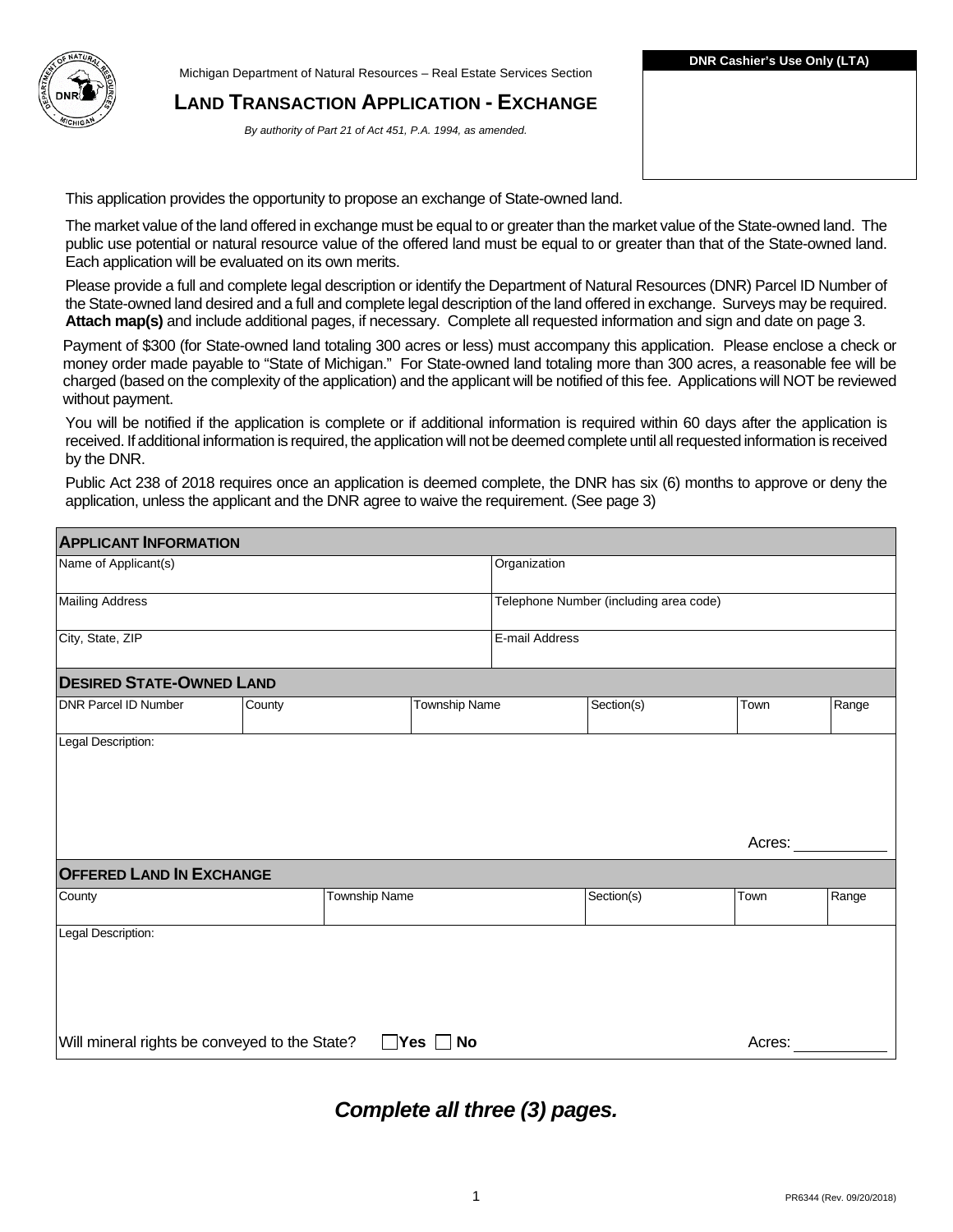|  | Please answer the following questions. Attach additional pages, if necessary. |
|--|-------------------------------------------------------------------------------|
|--|-------------------------------------------------------------------------------|

|     | A. DESIRED STATE-OWNED LAND                                                                                                                                                                               |
|-----|-----------------------------------------------------------------------------------------------------------------------------------------------------------------------------------------------------------|
| 1.  | Does the desired State-owned land adjoin your present ownership? $\Box$ Yes<br>∣ ∣No                                                                                                                      |
| 2.  | Explain your use for the desired State-owned land:                                                                                                                                                        |
|     | <b>B. OFFERED LAND IN EXCHANGE</b>                                                                                                                                                                        |
| 1.  | How is the offered land presently being used?                                                                                                                                                             |
| 2.  | Are there any improvements on the offered land? If so, describe briefly.                                                                                                                                  |
| 3.  | List the public benefits of the offered land.                                                                                                                                                             |
| l4. | Do you own the mineral rights associated with the offered land? $\Box$ Yes $\Box$ No<br>If No, explain:                                                                                                   |
| 5.  | Will you provide a Warranty Deed on the offered land to the State? $\Box$ Yes $\Box$ No<br>If No, explain:                                                                                                |
| 6.  | It is recommended you discuss the proposal with the local DNR land manager prior to submitting this application.<br>Have you discussed the proposal with the local DNR land manager? $\Box$ Yes $\Box$ No |
| 7.  | Provide name of DNR land manager and summarize ANY comments:                                                                                                                                              |
|     | 8. I have received the "Land Exchanges and Sales Guide". □ Yes □ No                                                                                                                                       |

*Complete all three (3) pages.*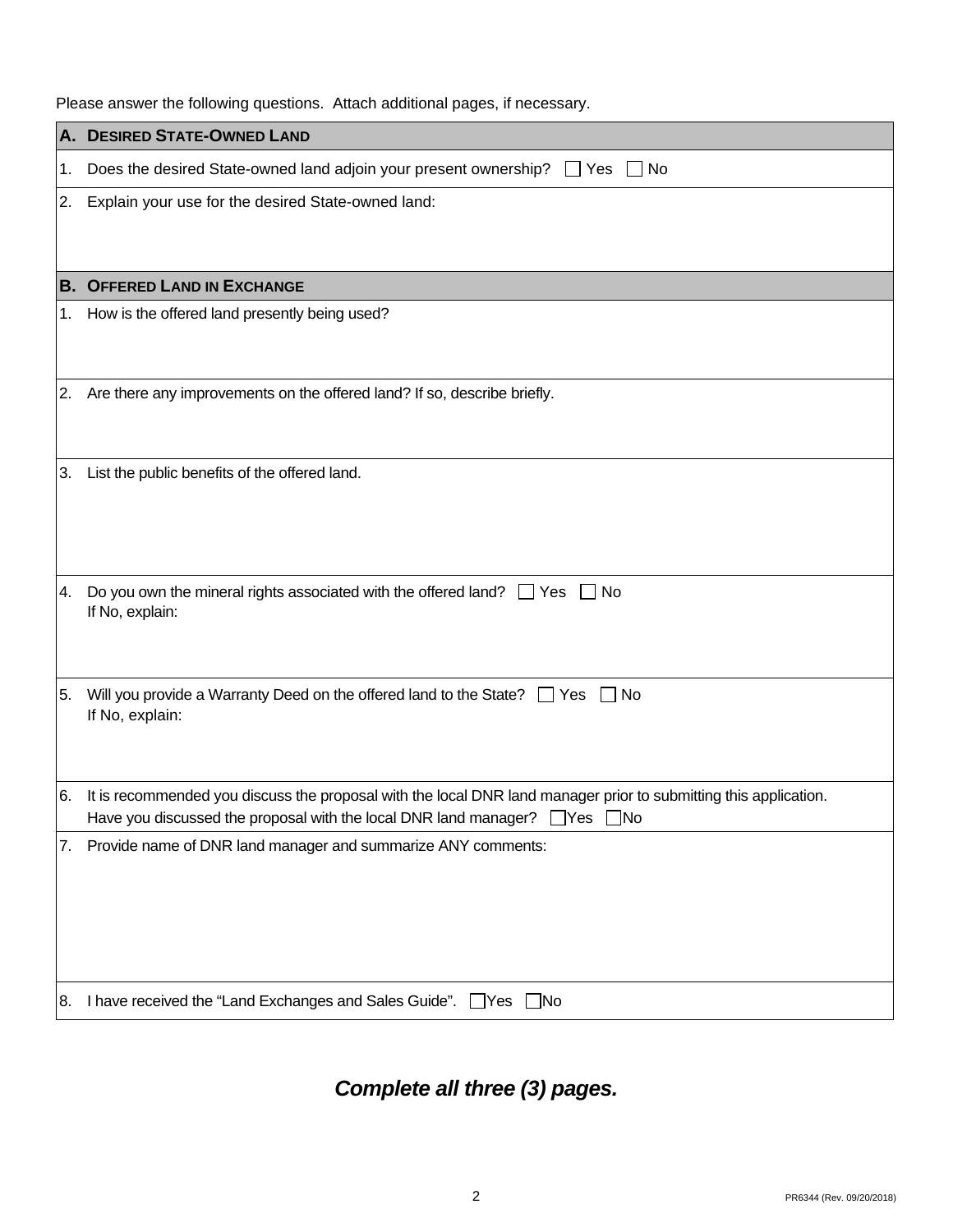**Public Act 238 of 2018 requires once an application is deemed complete, the DNR has six (6) months to approve or deny the application, unless the applicant and DNR agree to waive the requirement. Please check one of the following two options:** 

#### **OPTION 1 – All Documents are Included with this Application**:

By checking these boxes and signing this application, I/we certify the following materials are included with the application:

- Full and complete legal descriptions of the desired and offered lands.
- $\Box$  Title Commitment and a 40-year title search of offered lands, including copies of all recorded documents. I/we have provided a copy of Attachment A, Title Instructions, to the title company.
	- Real estate appraisals on the desired and offered lands. Appraisals were completed by a DNR pre-approved appraiser and in accordance with DNR and USPAP appraisal standards. I/we have provided a copy of Attachment B, DNR Appraisal Report Standards, to the appraiser.

I/we further understand and acknowledge:

- Once the application review is deemed complete, processing time to receive final approval/denial is six (6) months.
- months.<br>The submission of this application and application materials does not guarantee approval of the land exchange will be granted.
- If my application is denied, no refund or reimbursement will be made for the expenses incurred in submitting the application, including appraisals, surveys and/or any other application materials.

#### **OPTION 2 – Appraisal Documents are NOT Included with this Application (Timeline Waiver):**

By checking these boxes and signing this application, I/we certify the following materials are included with the application:

- Full and complete legal descriptions of the desired and offered lands.
- Title Commitment and a 40-year title search of offered lands, including copies of all recorded documents. I/we have provided a copy of Attachment A, Title Instructions, to the title company.

I/We further understand and acknowledge:

 By submitting this application without the appraisals, the application will go through a preliminary approval/denial process. If a preliminary approval is granted, it does not guarantee final approval of the land exchange will be granted.

- If preliminary approval is granted, the appraisals will need to be provided by the applicant and at the applicant's expense, prior to final approval/denial.
- **The Common**  If my application is denied, no refund or reimbursement will be made for the expenses incurred in submitting the application, including appraisals, surveys and/or any other application materials.
- $\Box$  By submitting this application without the appraisals, processing time to receive final approval/denial will be extended beyond 6-months.

 *I certify that all information provided is true and correct to the best of my knowledge.* 

**Signature of Applicant(s)** Date **Date 2004** Date *Date* **Date** *Date Date Date* 

 *If you have questions regarding the completion of this Application, please contact Michigan Department of Natural Resources, Real Estate Services Section, telephone 517-284-5941.* 

 *Mail completed application and check or money order made payable to the "State of Michigan" to:* 

**CASHIER'S OFFICE MICHIGAN DEPARTMENT OF NATURAL RESOURCES PO BOX 30451 LANSING MI 48909-7951**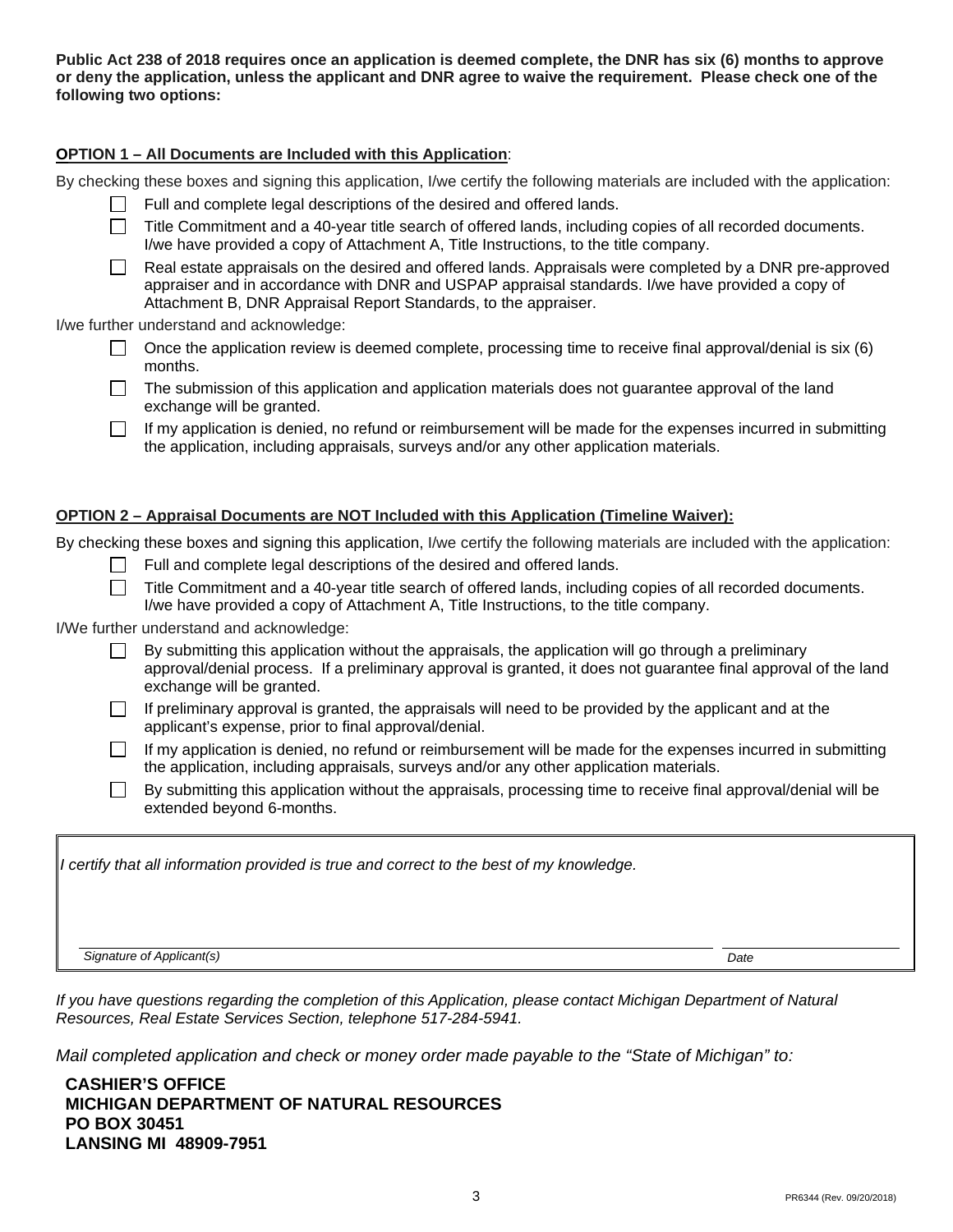

## **ATTACHMENT A – TITLE INSTRUCTIONS**

Submit proof of title on the offered land for review in the form of:

- A. Title research and results, to the following minimum specifications: date including 10-year property tax history and State and Federal Tax Lien Search,
	- a. 40-year marketable title search with the earliest deed of record being 40 or more years old.
	- b. Copies of all pages of all documents in the title search.
	- c. Copies of all pages of all documents listed as exceptions in the title commitment.
	- d. Copies of all pages of all documents as indicated on the title search documents.
	- e. Copies of property tax receipts for current taxes.
	- f. We are not asking for a mineral search, but we are asking for copies of all found documents which relate to the mineral estate.
- B. Commitment for "Owners" Title Insurance Policy:
	- a. Insuring title to the STATE OF MICHIGAN in an amount of \$TBD.
	- b. Commitment must include the jacket.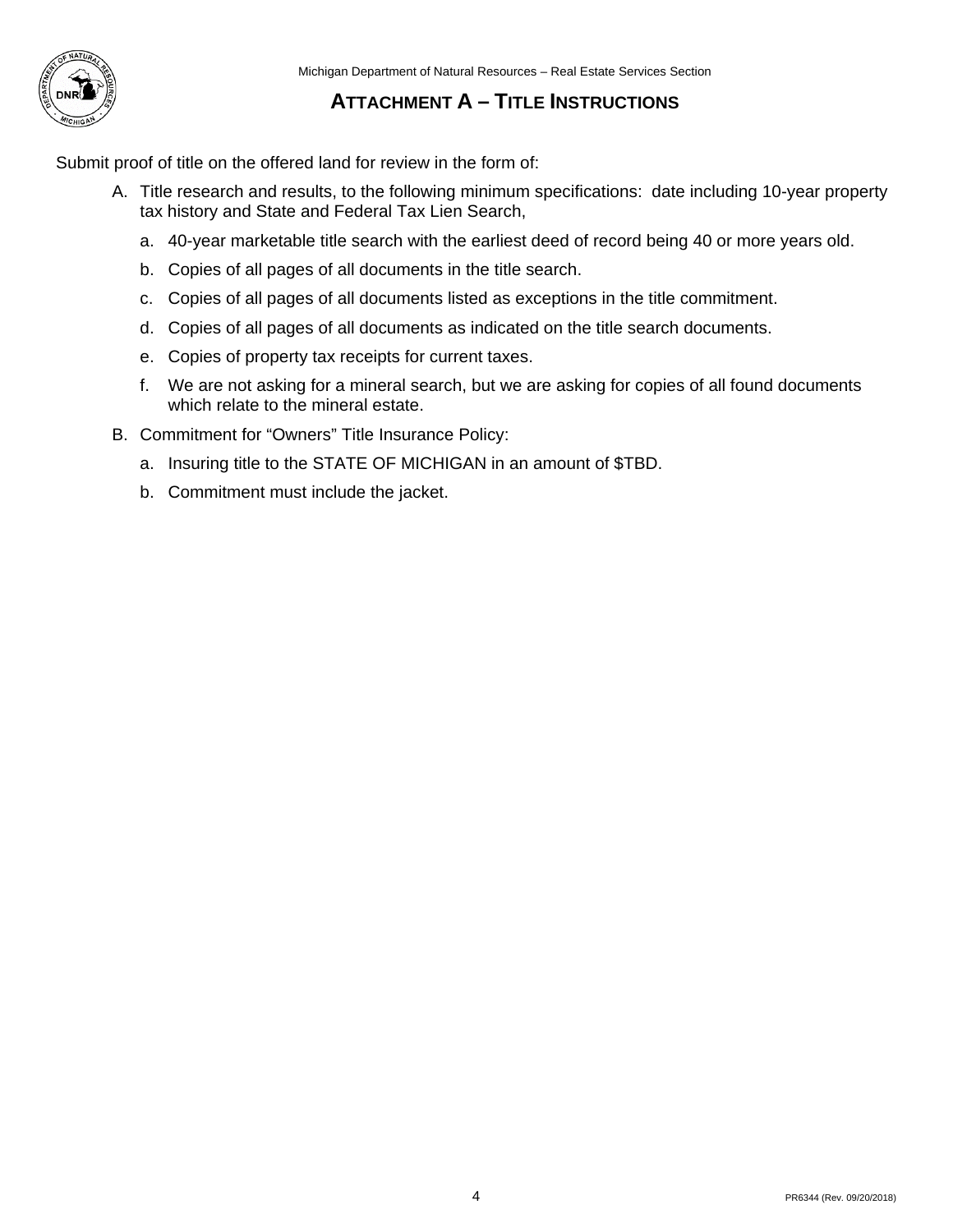

# **ATTACHMENT B – APPRAISAL REPORT STANDARDS**

To prepare an appraisal report and/or appraisal review for the Department of Natural Resources (DNR), the appraiser **MUST** be on the DNR Approved Appraiser List and the appraiser **MUST** be licensed in the State of Michigan as a Certified General Appraiser. To register for the DNR Approved Appraiser List, please contact Kelly Ramirez, DNR Appraisal Supervisor, at 517-284-5947 or at [ramirezk@michigan.gov.](mailto:ramirezk@michigan.gov)

**NOTE**: *For all DNR appraisal assignments, the Certified General Appraiser under contract is the ONLY person authorized to analyze the data, make value adjustments, reconcile value conclusions and sign the Certification. Any deviation from this requirement MUST receive written approval from the DNR Appraisal Supervisor prior to commencing work on the appraisal report.* 

Currently, the DNR uses SIGMA Vendor Self Service (VSS) to do the following:

- 1. To sign up for Electronic Fund Transfers (EFT)
- 2. To sign up to receive bid requests on appraisal assignments

To register for these services, log into the SIGMA VSS website at: [www.michigan.gov/VSSLogin.](http://www.michigan.gov/VSSLogin) To sign up Business Opportunities, Solicitations. If you have any questions on the SIGMA VSS registration process, please for EFT's, go to Vendor Registration. To sign up to receive bid requests on appraisal assignments, go to contact Vendor Registration at 1-888-734-9749 or at [SIGMA-Vendor@michigan.gov.](mailto:SIGMA-Vendor@michigan.gov)

 All DNR appraisal reports must be in narrative format, unless otherwise specified, and must adhere to DNR Appraisal Report Standards and USPAP requirements that are current as of the date of the appraisal report. If Federal money is involved, the appraiser may have to be Yellow Book Certified and follow Yellow Book requirements. Appraisal reports not adhering to these requirements will be returned for correction.

from this requirement MUST receive written approval from the DNR Appraisal Supervisor prior to commencing The use of the Development/Subdivision Approach is NOT allowed on DNR appraisal reports. Any deviation work on the appraisal report.

For DNR appraisal reports, the use of Hypothetical Conditions and Extraordinary Assumptions MUST receive written approval from the DNR Appraisal Supervisor prior to commencing work on the appraisal report.

 For DNR appraisal reports, the use of qualitative adjustments (versus quantitative adjustments) MUST receive written approval from the DNR Appraisal Supervisor prior to commencing work on the appraisal report.

 For larger valued properties, two appraisals are required. The DNR will contract two appraisers from the DNR Approved Appraisal List. The two contracted appraisers are responsible for any coordination needed to complete the appraisal reports.

When the appraisal report is complete, an unsigned, electronic report must be submitted to the DNR Appraisal Supervisor for review. Upon completion of the appraisal review, one signed, hard copy AND one signed, electronic copy of the appraisal report is required. Invoices will be paid upon receipt of the final, signed, electronic copy of the appraisal report.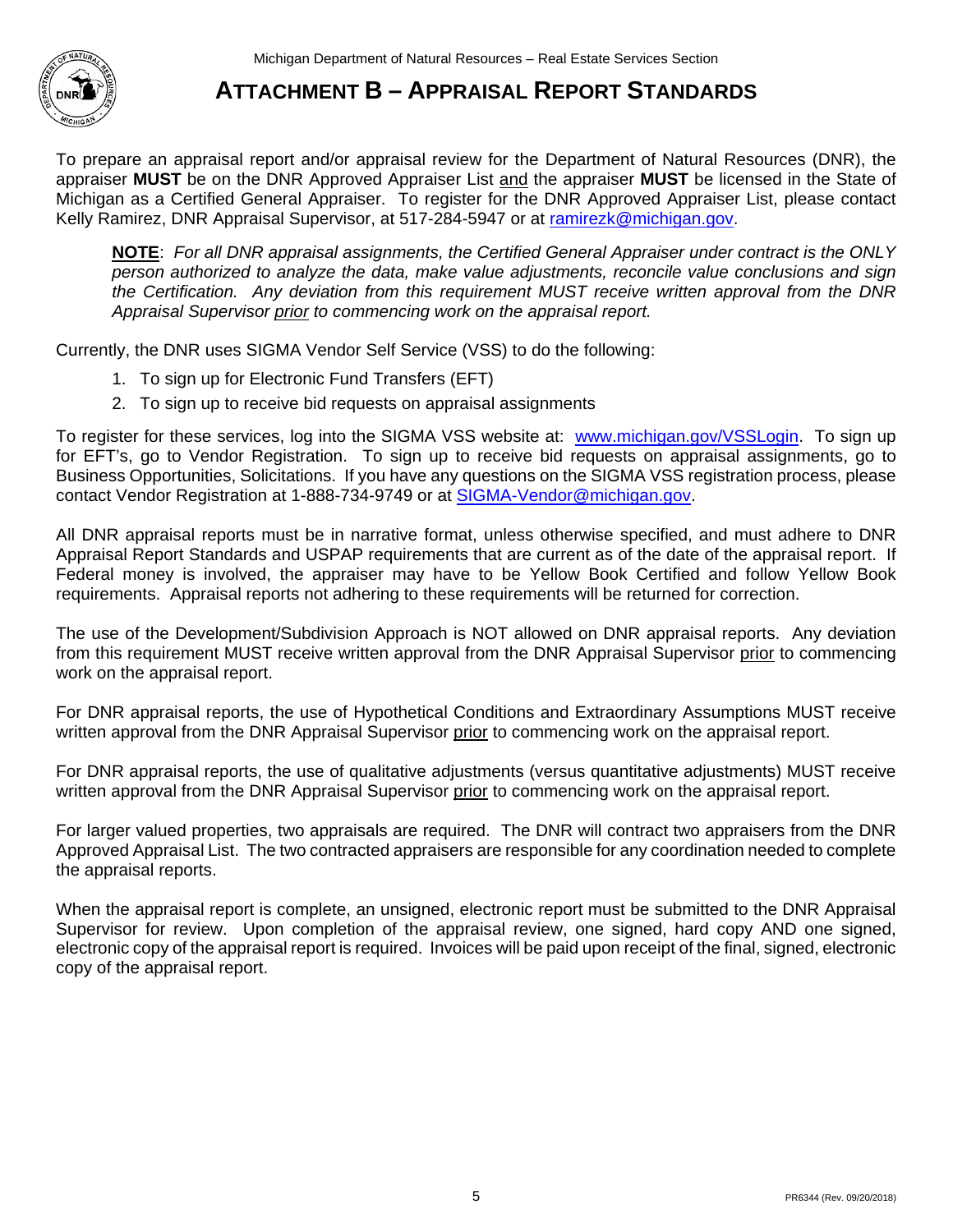#### **I. GENERAL DATA**

- A. Cover Page Include the following information regarding the subject property:
	- 1. Photograph
	- 2. Name of Record Owner and Mailing Address
	- 3. Location/Address, including Township, City, County
	- 4. Tax ID Number
	- 5. Name of Project and Case Number
	- 6. Acreage
	- 7. Name of Subsurface Owner, if applicable
	- 8. Appraiser's Name and Address
	- 9. Effective Date of Value
- B. Table of Contents
	- 1. Number every page from cover to cover
	- 2. List titles of contents and corresponding pages numbers
- C. Summary Page Include the following information regarding the subject property:
	- 1. Name of Project and Case Number
	- 2. Name of Owner/Lessee, including mailing address(es)
	- 3. Location (include Road, City, Township, Section, County, Road/Water Frontage and Legal Description)
	- 4. Property Details (include Improvements, Leases, Easements, Encroachments, Permits and Mineral Rights)
	- 5. Total Area, Size and Dimensions of Property
	- 6. Name of Appraiser, Business Address, Email Address, Phone Number and Appraisal License Number
	- 7. Date of Value
	- 8. Date of Report
	- 9. Date(s) of Inspection
	- 10. Purpose of Appraisal
	- 11. Interest being Appraised
	- 12. Intended Users
	- 13. Highest and Best Use
	- 14. Final Reconciled Value under the Sales Comparison Approach, Cost Approach, Income Approach

**NOTE**: *The Development/Subdivision Approach is NOT allowed on DNR Appraisal Reports.* 

- D. Statement of Assumptions and Limiting Conditions
- E. Scope of Appraisal Summarize the process and assistance received in collecting and confirming the data, the inspection date(s) on the subject property and the valuation process relied on in determining market value. Provide adequate location maps and photographs of the subject property.
- prepared, which is to establish market value for the subject property. For DNR appraisal reports, F. Purpose of Appraisal – Clearly set forth the purpose for which the appraisal report is being market value is defined as:

 *The most probable price, as of a specified date, in cash, or in terms equivalent to cash, or*  in other precisely revealed terms, for which the specified property rights should sell after  *reasonable exposure in a competitive market under conditions requisite to a fair sale, with the buyer and seller each acting prudently, knowledgeable, and for self-interest, and assuming neither is under undue duress.*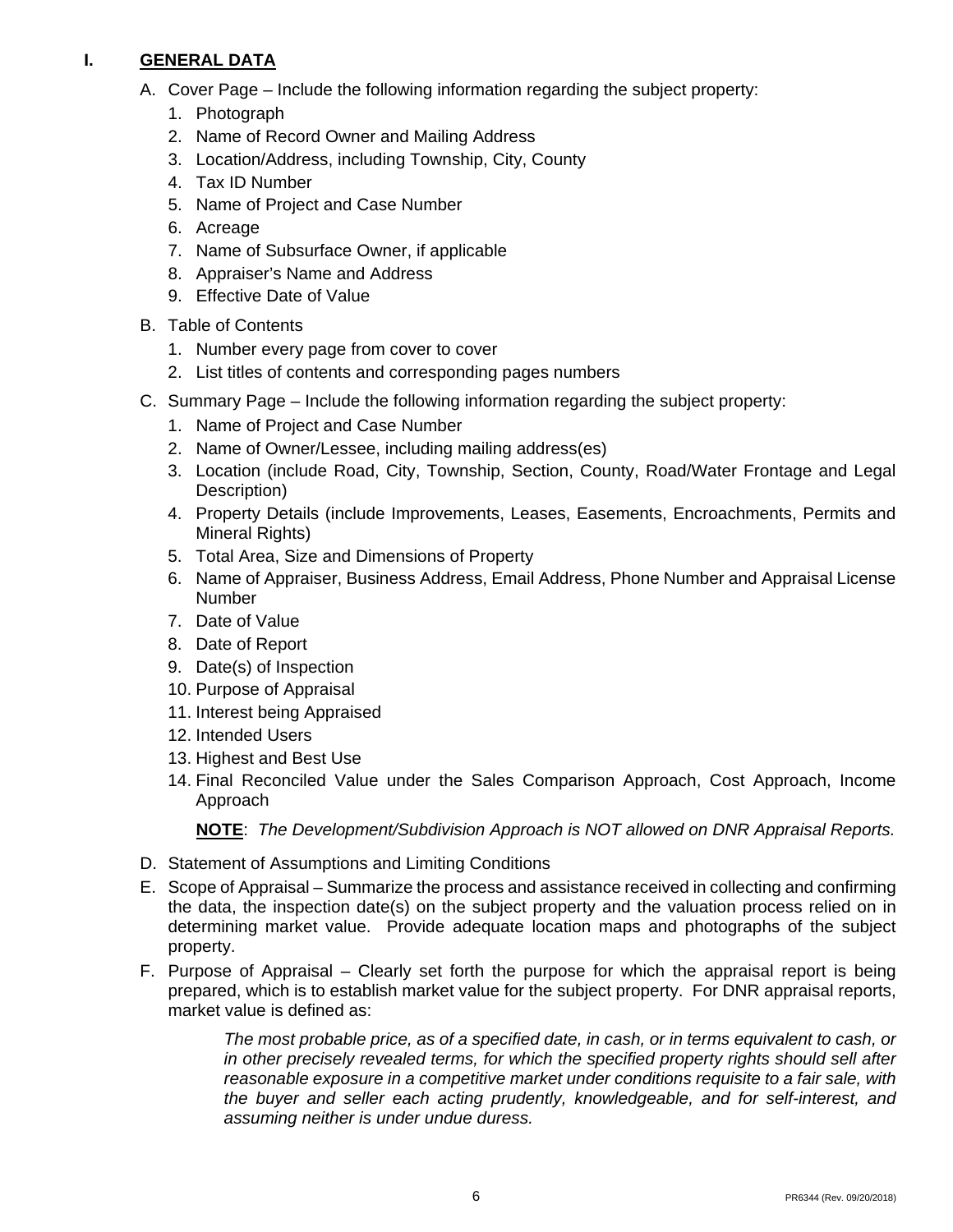- G. Intended Users
- H. Market Exposure/Marketing Time
- I. Hypothetical Conditions and Extraordinary Assumptions Define Hypothetical Conditions and Extraordinary Assumptions and list any utilized in the valuation of the subject property.

 **NOTE**: *The use of Hypothetical Conditions and Extraordinary Assumptions MUST receive written approval from the DNR Appraisal Supervisor prior to commencing work on the appraisal report.* 

- J. Hazardous Waste and Property Contamination Fully research and describe any physical details materials). Detail your inquiries to, and responses from, the property owners and/or other persons knowledgeable about the subject property. Include their knowledge of past uses of the subject property and of adjoining properties. of the land and improvements which are unusual and indicate possible presence of hazardous wastes or contamination (i.e., unvegetated or stained areas, underground tanks, foam insulation, asbestos, transformers and electrical equipment containing PCB's and product and processing
	- property and of adjoining properties.<br>1. If you suspect hazardous waste or property contamination on the subject property, immediately contact the Case Manager listed on the Fee Appraisal Request (FAR)
	- 2. If you find no evidence of hazardous waste or property contamination on the subject property, the following statement should be included in your appraisal report:

*"No evidence of hazardous waste or property contamination was observed by the appraiser; however, this appraiser is not versed in, nor qualified to, detect hazardous waste or property contaminated conditions. Expert testing should be done, if so desired".* 

### **II. PROPERTY DATA**

- A. Description of Property Describe in detail the physical features of the subject property, including contamination information. Include surveys of the subject property, if available, in the Addendum. land area, road/water frontage, access, topography, type of utility service, timber/wood lot, ground cover, soil type/condition, drainage characteristics and any hazardous waste or property
- B. Description of Improvements Describe the physical details, size and condition of all buildings structures and land improvements, including dams, irrigation systems, wells and fencing. A floor plan of the buildings, showing room sizes, should be included in the Addendum.
- C. Description of Easements, Encroachments, Leases and Permits Describe any existing easements, encroachments, leases and permits on the subject property and provide names of all current parties of interest. Also describe if the subject property is enrolled in the Land Conservation Program (farmland, forest protection, etc.) or in the Land Grants Program.
- D. Description of Mineral Rights Identify and discuss the existence of mineral rights on the subject property, including oil and gas, metallic minerals (copper, iron) and non-metallic mineral (sand, gravel) and the effect they have on the valuation of the subject property.
- explain potential access issues. Provide a plat or tax map, identifying adjoining owners and roads. E. Description of Landlock – If the subject property is landlocked, identify adjoining owners and
- explain potential access issues. Provide a plat or tax map, identifying adjoining owners and roads.<br>F. Zoning Describe existing zoning, including any land-use restrictions or permitted uses under requests made on the subject property and/or special use permits applied for in the past five (5) the current zoning. Verify with the property owner and/or municipal offices any zoning change years and how each of these may influence values.
- G. Present Use of Property Describe the existing use of the property. If the present use is different than the use permitted by existing zoning, state the conditions it is permitted.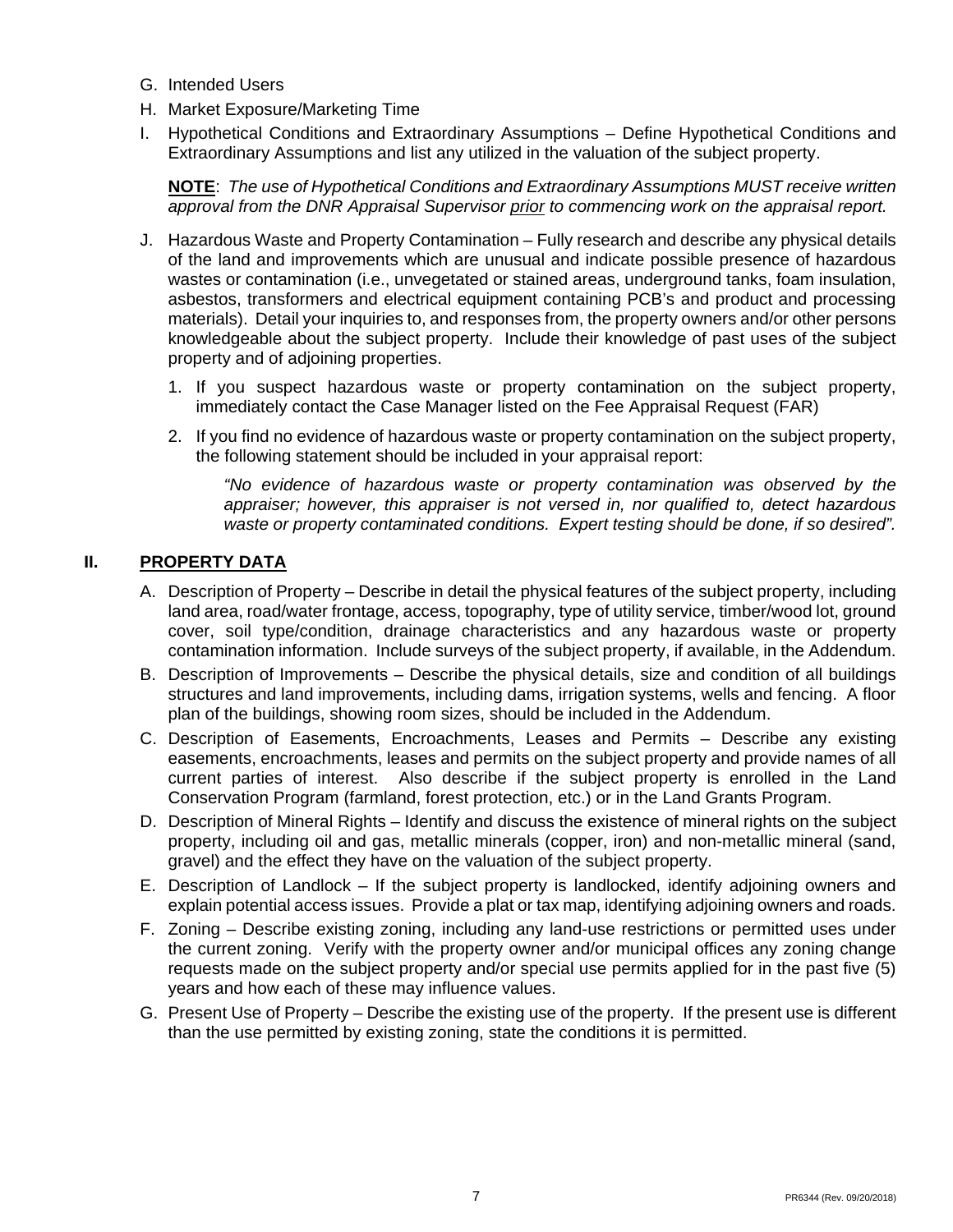H. Ownership, Occupancy and Contact with Property Owners – Provide names/addresses of all current parties of interest, including owners, co-owners, lessees, licensees, easement holders and holders of subsurface rights, etc. A copy of all party of interest documents must be included in the Addendum.

 and he/she accepted or declined". List the date(s) of inspection and name(s) of all people in The appraiser must contact the property owner, his/her representative and any other party of interest and offer the opportunity to accompany them on the inspection of the subject property. A statement must be included in the appraisal report that "I offered the owner(s) and his/her designated representative an opportunity to accompany me during the inspection of the property, attendance at the inspection. If the appraiser is unable to contact the owner, the appraisal report should document dates and what specific attempts were made to set up the inspection.

- have been no sales of the subject property within the last five (5) years, simply state "NONE IN THE PAST 5 YEARS". I. Sales History – Provide sales date/price on all sales of the subject property in the past five  $(5)$ years. Verify the sales data, including sales date, price, recording data, liber, page number, etc. for each sales transaction on the subject property. If you find the subject property has sold, but you can't verify the sales price, explain what efforts you made to obtain this information. If there
- J. Assessed Value and Taxes Identify assessed value, state equalized value and taxable value of the subject property. Also include subject property taxes for the current year.
- K. Highest and Best Use Define and analyze the highest and best use of the subject property and your opinion of the use that would result in the greatest net return on the subject property. If your highest and best use conflicts with existing zoning, a detailed explanation of the reasonable possibility of effecting change must be substantiated through interviews with public zoning officials and/or other governing authorities.

### **III. VALUATION ANALYSIS AND CONCLUSIONS**

A. Sales Comparison Approach – The Sales Comparison Approach MUST be utilized on all DNR appraisal reports. The appraiser should conduct a thorough investigation of the market activity on properties similar to the subject property, utilizing at least three (3) comparable sales. If inadequate market data is available to utilize three (3) comparable sales, the appraiser must discuss his/her attempt to locate market data transactions in the appraisal report.

A comparison grid showing adjustments (expressed in dollars or percentages) is required, along with a detailed explanation of items of dissimilarity and the appraiser's reasoning for each adjustment.

**NOTE**: *The use of qualitative adjustments (versus quantitative adjustments) MUST receive written approval from the DNR Appraisal Supervisor prior to commencing work on the appraisal report.* 

For appraisals of linear corridors, the appraiser should consider comparable sales of other corridors or based on an "across the fence" valuation methodology. Listings and sales to/from governmental agencies can be used for supplemental/support purposed only.

 be included in the Addendum. (See "Comparable Sales Data Sheet" in Section V, Addendum for A comparable sales data sheet, showing detailed sales information of each comparable sale must requirements).

 A final reconciliation of the unit value, if applicable, must be determined and the reconciled total market value for the subject property under the Sales Comparison Approach must be clearly stated in the appraisal report.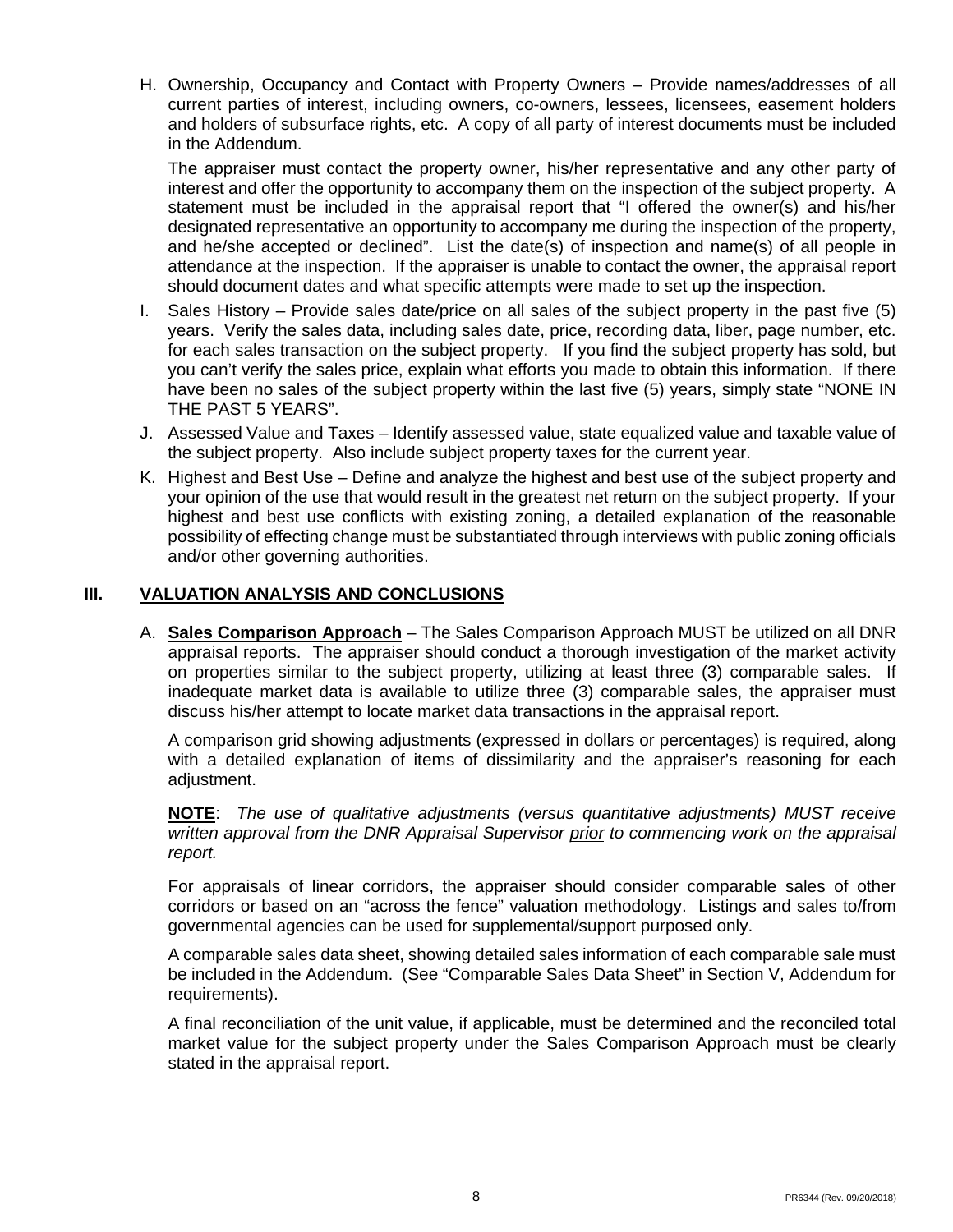B. Cost Approach – If the subject property is improved and the improvements are new and in good condition, the Cost Approach must be considered. If the appraiser deems this approach unreliable, an explanation must be included in the appraisal report.

When the Cost Approach is utilized, the following analysis and calculations must be detailed in the appraisal report:

- 1. Value of land, as vacant
- 2. Replacement or Reproduction Cost (new) of the improvements or buildings
- 3. Amount of accrued depreciation (physical, functional and economic) with an explanation and justification of each depreciation deduction

 utilized to calculate market value, must be included in the appraisal report. A final reconciliation After each of these calculations are completed, a grid showing each calculation, and the process of market value for the subject property under the Cost Approach must be clearly stated in the appraisal report.

C. Income Approach – If the subject property is generating an income, the Income Approach must be considered. If the appraiser deems this approach unreliable, an explanation must be included in the appraisal report.

When the Income Approach is utilized, the following analysis and calculation must be detailed in the appraisal report:

- 1. Estimated rental rate for the subject property based on comparable rental properties
- 2. Estimate of vacancy and collections, credit loss and operating expense
- 3. Estimate of capitalization rate

 utilized to calculate market value, must be included in the appraisal report. A final reconciliation After each of these calculations are completed, a grid showing each calculation, and the process of market value for the subject property under the Income Approach must be clearly stated in the appraisal report.

- D. Development/Subdivision Approach The use of the Development/Subdivision Approach is **NOT** allowed on DNR appraisal reports. Any deviation from this requirement MUST receive written approval from the DNR Appraisal Supervisor prior to commencing work on the appraisal report.
- E. Correlation and Final Reconciliation of Market Value List your estimates of market value as concluded in your analysis under the Sales Comparison Approach, Cost Approach and Income Approach. Discuss the degree of reliability of each approach, and which approach you feel would be the most reliable to a prudent purchaser of this type of property. Make a conclusion of market value.

After a final reconciliation of market value is determined, the appraisal report must include the following statement:

 *PROPERTY is \$\_\_\_\_\_\_\_\_\_\_\_\_\_\_\_\_\_."* "*After applying all the applicable approaches to value, and giving due consideration to all factors of value, I conclude the ESTIMATED MARKET VALUE FOR THE SUBJECT* 

#### **IV. CERTIFICATION**

Since each DNR appraisal assignment is with an <u>individual,</u> pre-approved Certified General Appraiser authorized to analyze the data, make value adjustments and reconcile value conclusions, they are (not a company) and because the Certified General Appraiser under contract is the ONLY person the ONLY person authorized to sign the Certification. Non-appraisers are NEVER allowed to sign the Certification.